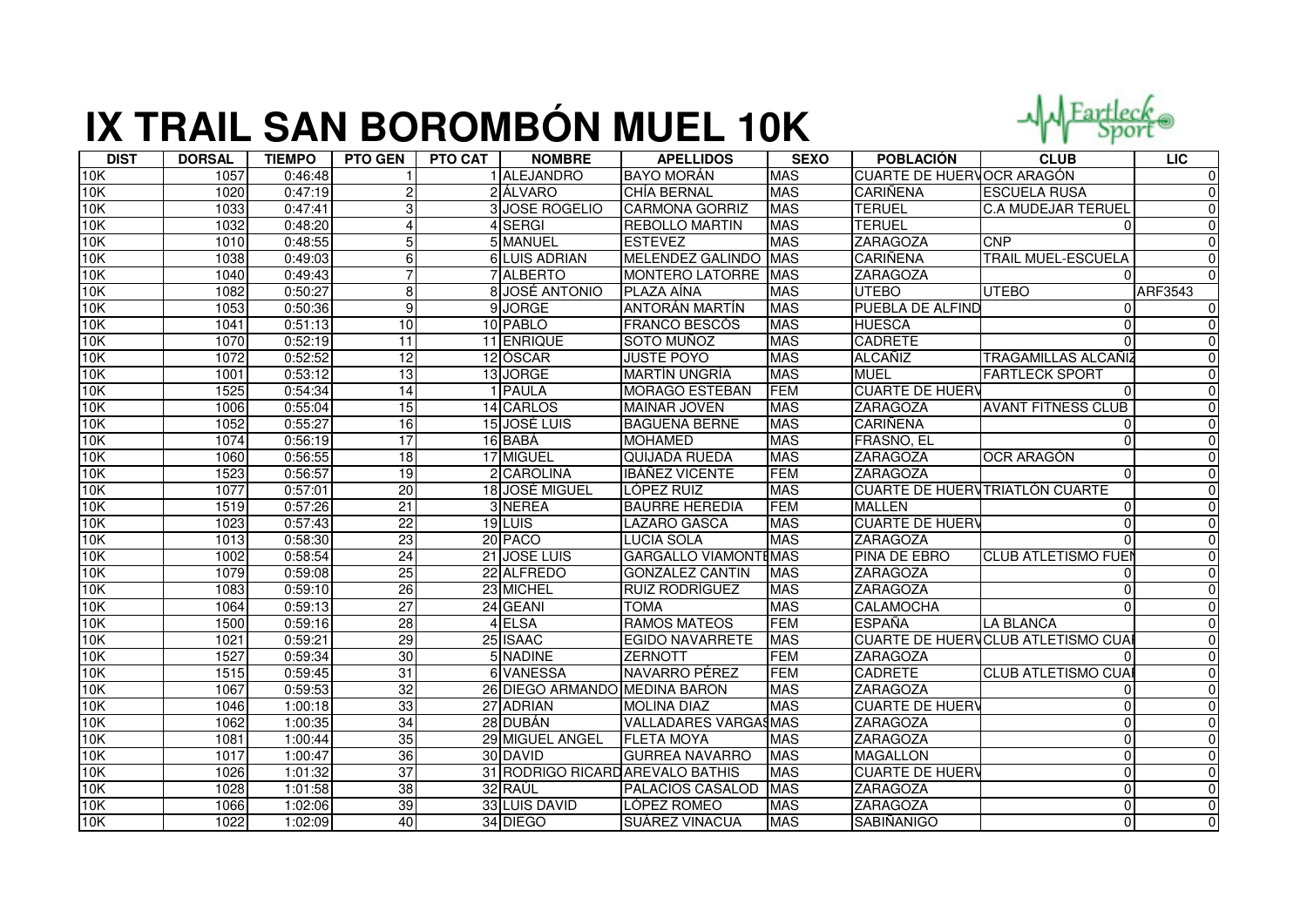| 10K | 1069 | 1:02:10 | 41              | 35 DANIEL                       | <b>LASOBRAS LLERA</b>            | <b>MAS</b> | <b>LUNA</b>                | $\Omega$                           | $\overline{0}$ |
|-----|------|---------|-----------------|---------------------------------|----------------------------------|------------|----------------------------|------------------------------------|----------------|
| 10K | 1048 | 1:02:17 | 42              | 36 JOSE FERNANDO ORUS SERRANO   |                                  | <b>MAS</b> | SAN JUAN MOZARFEL CHELEGAL |                                    | $\overline{0}$ |
| 10K | 1044 | 1:02:23 | 43              | 37 RAUL                         | <b>DEL PINO GARCIA</b>           | <b>MAS</b> | <b>CUARTE DE HUERV</b>     | $\Omega$                           | $\overline{0}$ |
| 10K | 1035 | 1:02:35 | 44              | 38 JORGE                        | <b>JORDANA SÁNCHEZ</b>           | <b>MAS</b> | <b>CUARTE DE HUERV</b>     | $\Omega$                           | $\Omega$       |
| 10K | 1068 | 1:02:46 | 45              | 39 MANUEL ALEJAND PRIETO MANCÍA |                                  | <b>MAS</b> | <b>ZARAGOZA</b>            | $\Omega$                           | $\overline{0}$ |
| 10K | 1047 | 1:03:02 | 46              | 40 CARLOS JAVIER                | <b>MARTINEZ SANTA BAHMAS</b>     |            | <b>ZARAGOZA</b>            | <b>GRUPO 7:45</b>                  | $\overline{0}$ |
| 10K | 1521 | 1:03:10 | 47              | 7 GISELA                        | MIRALLES ZALDIVAR FEM            |            | <b>ZARAGOZA</b>            | $\Omega$                           | $\overline{0}$ |
| 10K | 1520 | 1:03:24 | 48              | 8 ARANCHA                       | LÓPEZ MOSTEO                     | <b>FEM</b> | <b>ALFAJARIN</b>           | $\Omega$                           | $\overline{0}$ |
| 10K | 1531 | 1:03:38 | 49              | 9 MARÍA PILAR                   | <b>URGEL CIRIA</b>               | <b>FEM</b> | <b>NUEZ DE EBRO</b>        | $\Omega$                           | $\overline{0}$ |
| 10K | 1076 | 1:03:39 | 50              | 41 RAUL                         | <b>LORENTE ARNAL</b>             | <b>MAS</b> | <b>ZARAGOZA</b>            |                                    | $\overline{0}$ |
| 10K | 1034 | 1:03:48 | 51              | 42 CARLOS                       | <b>IZQUIERDO GÓMEZ</b>           | <b>MAS</b> | <b>CADRETE</b>             | <b>CLUB ATLETISMO CUA</b>          | $\overline{0}$ |
| 10K | 1039 | 1:05:16 | 52              | 43 ALEJANDRO                    | <b>GARCIA SANCHEZ</b>            | <b>MAS</b> | <b>MARIA DE HUERVA</b>     |                                    | $\overline{0}$ |
| 10K | 1084 | 1:05:31 | 53              | 44 DAVID                        | <b>OLIVARES ROMERO</b>           | <b>MAS</b> | ZARAGOZA                   | $\Omega$                           | $\overline{0}$ |
| 10K | 1012 | 1:05:53 | 54              | 45 MIGUEL ANGEL                 | <b>GONZALEZ ROSADO</b>           | <b>MAS</b> | <b>ZARAGOZA</b>            | $\Omega$                           | $\overline{0}$ |
| 10K | 1075 | 1:05:59 | 55              | 46 CARLOS                       | <b>URIARTE LAHOZ</b>             | <b>MAS</b> | <b>ZARAGOZA</b>            | $\Omega$                           | $\overline{0}$ |
| 10K | 1025 | 1:06:03 | 56              | 47 OLIVER                       | <b>NOTARIO REBULLIDA MAS</b>     |            | <b>CUARTE DE HUERV</b>     | $\Omega$                           | $\overline{0}$ |
| 10K | 1540 | 1:06:08 | 57              | 10 SCHEREZADE                   | <b>HIGUERAS MARTINEZ FEM</b>     |            | <b>ZUERA</b>               | <b>OCR ARAGON</b>                  | $\overline{0}$ |
| 10K | 1042 | 1:06:27 | 58              | 48 ALVARO                       | EZQUERRA CAMON                   | <b>MAS</b> | <b>GRISEN</b>              | $\Omega$                           | $\overline{0}$ |
| 10K | 1061 | 1:06:38 | 59              | 49 RUBEN                        | <b>HERNÁNDEZ LAZARO MAS</b>      |            | <b>GRISEN</b>              | $\Omega$                           | $\overline{0}$ |
| 10K | 1030 | 1:06:39 | 60              | 50 JOSE ANTONIO                 | PÉREZ BURDIO                     | <b>MAS</b> | <b>CUARTE DE HUER\</b>     | $\Omega$                           | $\overline{0}$ |
| 10K | 1036 | 1:06:41 | 61              | 51 IVÁN                         | <b>BARROSO RAMOS</b>             | <b>MAS</b> | <b>CUARTE DE HUERV</b>     | $\Omega$                           | $\overline{0}$ |
| 10K | 1008 | 1:06:50 | 62              | 52 FELIX MANUEL                 | <b>BORQUE BUENO</b>              | <b>MAS</b> | <b>ZARAGOZA</b>            | <b>ATLETISMO SANTA ISA</b>         | $\overline{0}$ |
| 10K | 1507 | 1:07:23 | 63              | 53 ANIKA                        | <b>LABORDA RUBER</b>             | <b>FEM</b> | <b>ZARAGOZA</b>            |                                    | $\overline{0}$ |
| 10K | 1014 | 1:07:24 | 64              | 11 TOÑIN                        | SOFIN AÑON                       | <b>MAS</b> | <b>ZARAGOZA</b>            | <b>AT GOYA</b>                     | $\overline{0}$ |
| 10K | 1055 | 1:07:32 | 65              | 54 CARLOS                       | <b>FIOL AYALA</b>                | <b>MAS</b> | <b>ZARAGOZA</b>            |                                    | $\overline{0}$ |
| 10K | 1043 | 1:07:39 | 66              | 55 PABLO                        | RODRIGUEZ CASBAS MAS             |            | <b>ALAGON</b>              | $\Omega$                           | $\overline{0}$ |
| 10K | 1019 | 1:07:43 | 67              | 56 JOSE                         | <b>LOPEZ EZPELETA</b>            | <b>MAS</b> | <b>MAGALLON</b>            | $\Omega$                           | $\Omega$       |
| 10K | 1532 | 1:08:21 | 68              | 12 MARÍA CARMEN                 | <b>TRULLEN APARICIO</b>          | <b>FEM</b> | <b>ALFAJARIN</b>           | $\Omega$                           | $\Omega$       |
| 10K | 1078 | 1:08:33 | 69              | 57 JUAN RODOLFO                 | <b>TIPAN PAUCAR</b>              | <b>MAS</b> | <b>ZARAGOZA</b>            | $\Omega$                           | $\overline{0}$ |
| 10K | 1027 | 1:08:59 | 70              | 58 SERGIO                       | PALACIOS CASALOD                 | <b>MAS</b> | <b>ZARAGOZA</b>            | $\Omega$                           | $\overline{0}$ |
| 10K | 1056 | 1:09:27 | $\overline{71}$ | 59 CRISTIAN                     | <b>CERVERO ORGAZ</b>             | <b>MAS</b> | <b>ZARAGOZA</b>            |                                    | $\overline{0}$ |
| 10K | 1065 | 1:09:46 | 72              | 60 ALEJANDRO                    | <b>MARTÍNEZ BUENO</b>            | <b>MAS</b> | <b>CALAMOCHA</b>           | $\Omega$                           | $\overline{0}$ |
| 10K | 1045 | 1:10:09 | 73              | 61 SERGIO                       | <b>BLANCO PEREZ</b>              | <b>MAS</b> | <b>CUARTE DE HUERV</b>     | $\Omega$                           | $\overline{0}$ |
| 10K | 1059 | 1:10:37 | 74              | 62 RAUL                         | <b>SEIVANE ROUCO</b>             | <b>MAS</b> | <b>LUGO</b>                |                                    | $\overline{0}$ |
| 10K | 1529 | 1:10:58 | $\overline{75}$ | 13 MARIA                        | <b>CRESPO SERRANO</b>            | <b>FEM</b> | HERRERA NAV.               | <b>CORREDORES DE LA S</b>          | $\overline{0}$ |
| 10K | 1015 | 1:11:10 | 76              | 63 ALBERTO                      | JIMENEZ MUÑOZ                    | <b>MAS</b> |                            | MARIA DE HUERVA CLUB RUNNING MASTE | $\Omega$       |
| 10K | 1508 | 1:11:28 | 77              | <b>14 YOLANDA</b>               | <b>EXPOSITO ARENAS</b>           | <b>FEM</b> | <b>MARIA DE HUERVA</b>     |                                    | $\overline{0}$ |
|     |      |         | 78              | <b>15 PATRICIA</b>              | <b>ALCAINE BERNAD</b>            | <b>FEM</b> |                            | <b>TRAGAMILLAS ALCAÑIZ</b>         |                |
| 10K | 1533 | 1:11:39 | 79              |                                 |                                  | <b>MAS</b> | ALCAÑIZ                    |                                    | $\overline{0}$ |
| 10K | 1050 | 1:11:43 |                 |                                 | 64 FRANCISCO MANUNAVAL HERNANDEZ |            |                            | FUENTES DE EBROCORREDOR@S M.J.P    | $\overline{0}$ |
| 10K | 1051 | 1:12:34 | 80              | 65 CARLOS                       | <b>MARTIN BORAU</b>              | <b>MAS</b> | <b>ZARAGOZA</b>            | $\Omega$                           | $\overline{0}$ |
| 10K | 1517 | 1:14:27 | 81              | 16 PILAR                        | <b>ALVAREZ SAURAS</b>            | <b>FEM</b> | <b>PINA DE EBRO</b>        | $\Omega$                           | $\overline{0}$ |
| 10K | 1031 | 1:14:57 | 82              | 67 JOSE ANGEL                   | <b>CALVERA BELANCHE MAS</b>      |            | <b>ZARAGOZA</b>            | $\Omega$                           | $\overline{0}$ |
| 10K | 1518 | 1:15:15 | 83              | 17 MICAELA                      | <b>VLASCEANU</b>                 | <b>FEM</b> | <b>ZARAGOZA</b>            | $\Omega$                           | $\overline{0}$ |
| 10K | 1530 | 1:15:28 | 84              | 18 SANDRA                       | <b>GARCÍA FERNÁNDEZ</b>          | <b>FEM</b> | ZARAGOZA                   | <b>FARTLECK SPORT</b>              | $\overline{0}$ |
| 10K | 1004 | 1:16:15 | 85              | 68 ROGELIO                      | <b>ARISO NIETO</b>               | <b>MAS</b> | <b>MUEL</b>                | <b>MOSKETEROS ZGZ</b>              | $\overline{0}$ |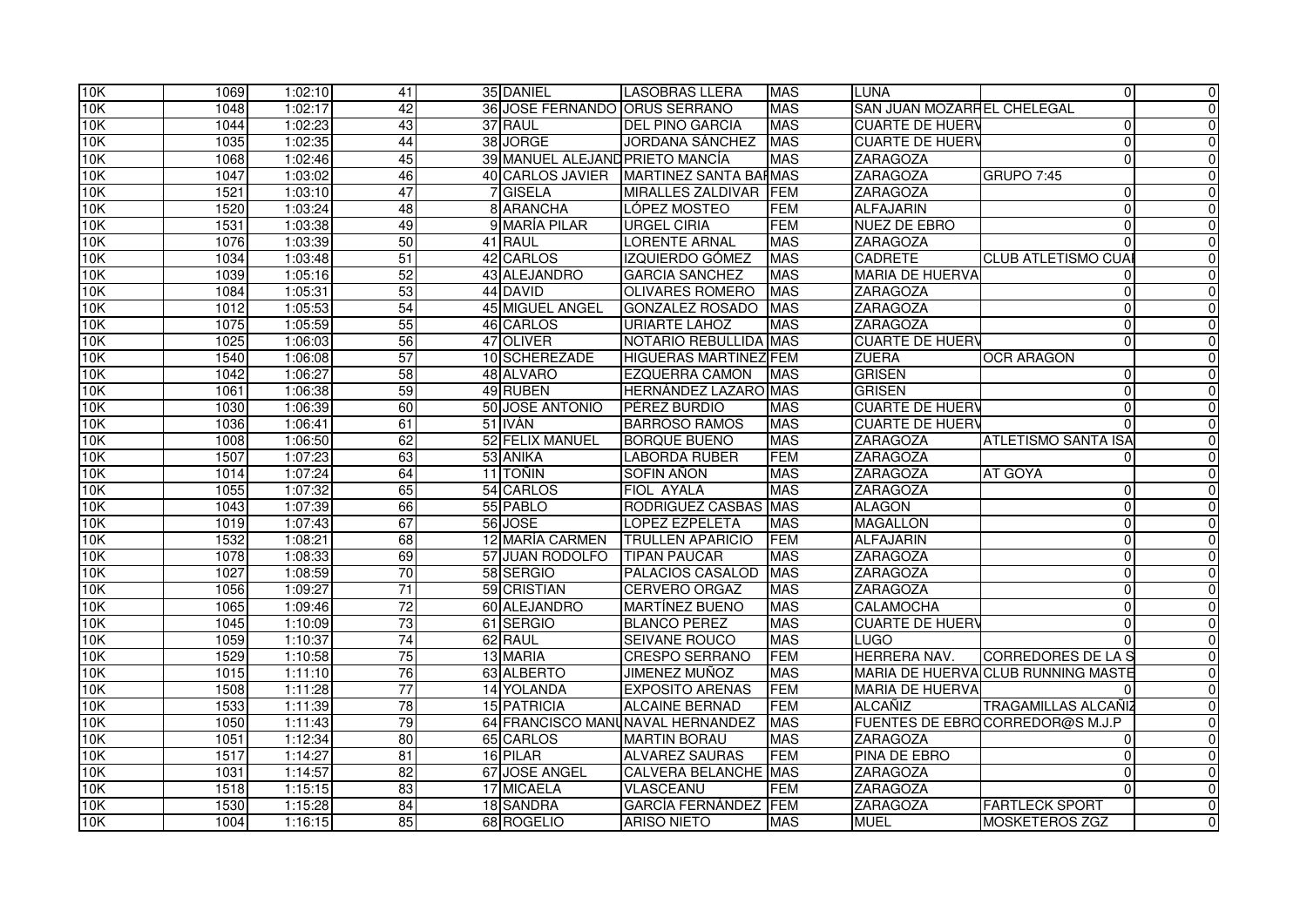| 10K | 1063 | 1:16:16 | 86  | 69 LADISLAO                    | <b>ARTIGOT SANZ</b>     | <b>MAS</b> | <b>ZARAGOZA</b>        | <b>MOSKETEROS ZGZ</b>    | 0        |
|-----|------|---------|-----|--------------------------------|-------------------------|------------|------------------------|--------------------------|----------|
| 10K | 1512 | 1:18:39 | 87  | 19 TANIA                       | <b>MANRESA</b>          | <b>FEM</b> | <b>MARIA DE HUERVA</b> |                          |          |
| 10K | 1016 | 1:18:43 | 88  | 70 TOMAS                       | TOMAS COTILLO           | <b>MAS</b> | <b>MUEL</b>            | <b>ICLUB TRAIL MUEL</b>  |          |
| 10K | 1003 | 1:19:01 | 89  | 71 RAMÓN VICENTE               | <b>PASCUAL BELLOSTA</b> | <b>MAS</b> | <b>ZARAGOZA</b>        | CORREDOR@S M.J.P.        | 0        |
| 10K | 1538 | 1:19:03 | 90  | 20LOLI                         | <b>GRACIA BELLO</b>     | <b>FEM</b> | <b>ZARAGOZA</b>        | CORREDOR@S M.J.P         |          |
| 10K | 1528 | 1:19:23 | 91  | 21 BELEN                       | <b>BLASCO BLANCO</b>    | <b>FEM</b> | <b>ZARAGOZA</b>        |                          |          |
| 10K | 1511 | 1:20:12 | 92  | 22 BLANCA                      | <b>CABETAS BURILLO</b>  | <b>FEM</b> | <b>MUEL</b>            |                          | $\Omega$ |
| 10K | 1514 | 1:21:29 | 93  | 23 LORENA                      | CAÑAS ARRIZABALAG FEM   |            | <b>ZARAGOZA</b>        | <b>RUN&amp;FUN</b>       |          |
| 10K | 1516 | 1:21:30 | 94  | 24 RUTH                        | ARRIZABALAGA MARII FEM  |            | <b>CALATAYUD</b>       |                          |          |
| 10K | 1011 | 1:22:43 | 95  | 72 CHECHU                      | <b>GAMON GONZALEZ</b>   | <b>MAS</b> | <b>ZARAGOZA</b>        |                          |          |
| 10K | 1054 | 1:23:15 | 96  | 73 MANUEL                      | <b>GARCIA CARBAJO</b>   | <b>MAS</b> | <b>ZARAGOZA</b>        | AT. INTEC ZOITI          | AR2491   |
| 10K | 1522 | 1:24:15 | 97  | 25 MAGALY ELIZABETALCIVAR MEAN |                         | <b>FEM</b> | <b>ZARAGOZA</b>        | <b>LEVANTATE Y CORRE</b> | 0        |
| 10K | 1024 | 1:24:23 | 98  | <b>74 MIGUEL</b>               | <b>LERMA GRACIA</b>     | <b>MAS</b> | <b>ZARAGOZA</b>        | CORREDOR@S M.J.P.        |          |
| 10K | 1513 | 1:24:24 | 99  | 26 PILAR                       | PEREA ESPINOSA          | <b>FEM</b> | <b>ZARAGOZA</b>        | CORREDOR@S M.J.P         |          |
| 10K | 1524 | 1:24:26 | 100 | 27 RAQUEL                      | <b>BELLO CABETAS</b>    | <b>FEM</b> | <b>MUEL</b>            | <b>LEVANTATE Y CORRE</b> | U        |
| 10K | 1029 | 1:24:57 | 101 | 75 JOSÉ MARÍA                  | <b>PALACIOS ROYO</b>    | <b>MAS</b> | <b>ZARAGOZA</b>        |                          | $\Omega$ |
| 10K | 1535 | 1:27:13 | 102 | 28 AINHOA                      | <b>SUBIRÁN MARQUINA</b> | <b>FEM</b> | ZARAGOZA               | 10K CLUB ZARAGOZA        |          |
| 10K | 1539 | 1:27:14 | 103 | 29 CLARA                       | MIRAVETE MARTÍNEZ FEM   |            | ZARAGOZA               | 10K CLUB ZARAGOZA        | $\Omega$ |
| 10K | 1534 | 1:27:15 | 104 | 30 ROSA                        | ANDRÉS TERRADO          | <b>FEM</b> | <b>ZARAGOZA</b>        | 10K CLUB ZARAGOZA        |          |
| 10K | 1536 | 1:27:15 | 105 | 31 ANA                         | <b>GRAELLS ROMERO</b>   | <b>FEM</b> | <b>ZARAGOZA</b>        |                          |          |
| 10K | 1526 | 1:27:32 | 106 | 32 CONCEPCIÓN                  | HERNÁNDEZ LOSILLA FEM   |            | LONGARES               |                          |          |
| 10K | 1506 | 1:27:33 | 107 | 33 TINA                        | <b>IVASCU</b>           | <b>FEM</b> | <b>ZARAGOZA</b>        |                          |          |
| 10K | 1502 | 1:49:38 | 108 | $34$ EVA                       | <b>LAFUENTE MAINAR</b>  | <b>FEM</b> | <b>MUEL</b>            | 10K CLUB ZARAGOZA        |          |
| 10K | 1005 | 1:49:39 | 109 | 76 SERGIO                      | PEZONADA SERRANOMAS     |            | <b>ZARAGOZA</b>        |                          |          |
| 10K | 1501 | 1:49:40 | 110 | 35 ANA BELEN                   | <b>ORIOL SERRANO</b>    | <b>FEM</b> | <b>ZARAGOZA</b>        |                          | $\Omega$ |
| 10K | 1509 | 2:11:14 | 111 | 36 MAYTE                       | NAVARRO AYALA           | <b>FEM</b> | <b>ZARAGOZA</b>        | <b>FARTLECK SPORT</b>    | 0        |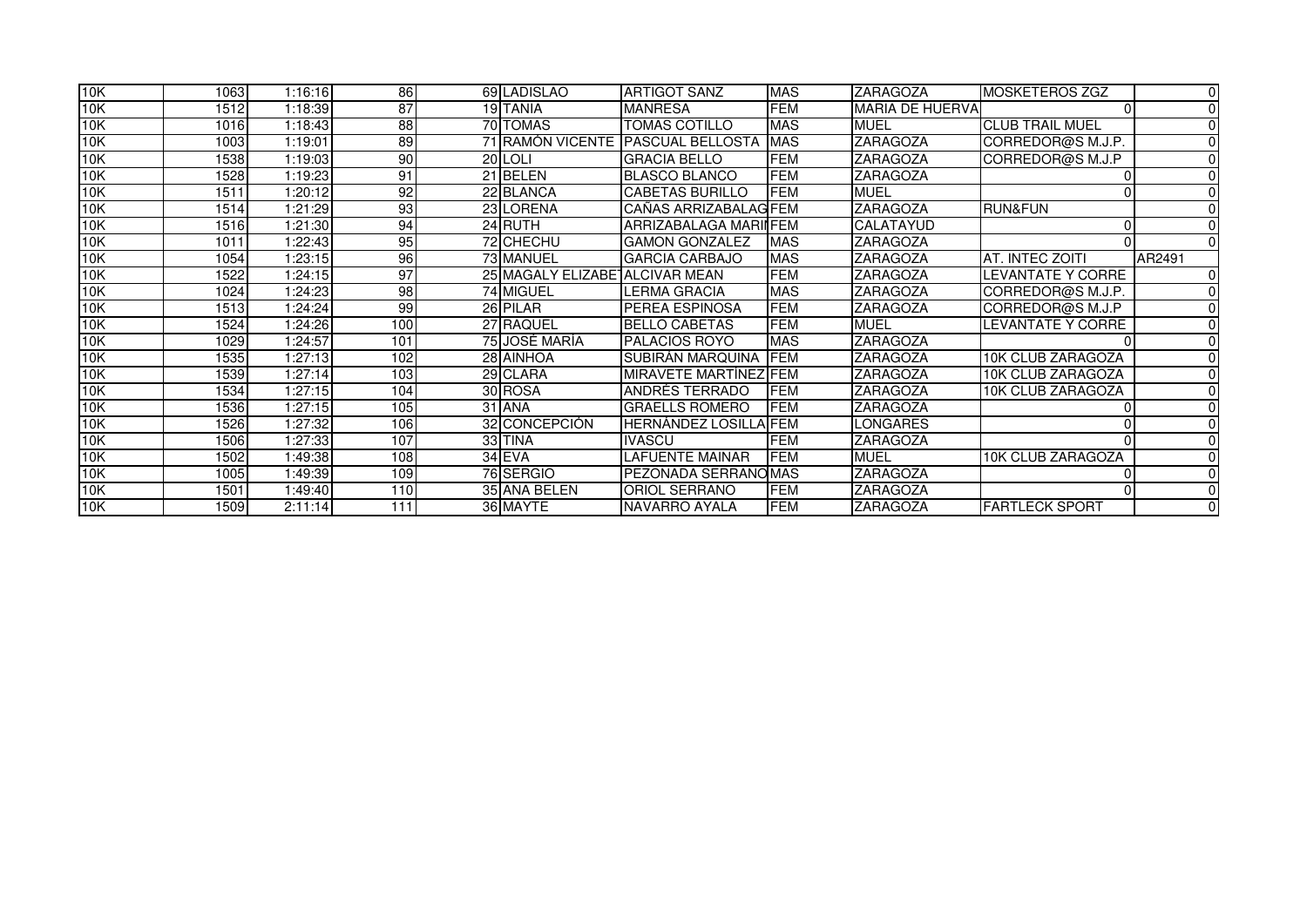

## **IX TRAIL SAN BOROMBÓN MUEL 20K**

| 20K<br><b>ADA ZUERA</b><br>2216<br>1:36:13<br>$11$ GEN<br><b>DENIS</b><br><b>LORDA DIAZ</b><br><b>MAS</b><br><b>MASTER A</b><br><b>ZUERA</b><br>AR3906<br>20K<br><b>ROBERTO</b><br>2226<br>1:42:28<br>$2$ 2 GEN<br>AREVALO TURNES MAS<br><b>MASTER A</b><br><b>ZARAGOZA</b><br>$\Omega$<br>U<br>20K<br><b>DAVID</b><br><b>MASTER A</b><br><b>CLUB TRAIL MUEL</b><br>2214<br>1:43:21<br>3 3 GEN<br><b>ALIAGA BUIL</b><br><b>MAS</b><br><b>MUEL</b><br>$\Omega$<br>20K<br>2220<br><b>HECTOR</b><br><b>MAS</b><br>1:44:17<br>4 1 MAST A<br><b>GIL DOMINGO</b><br><b>MASTER A</b><br>HERRERA N/CORREDORES DEL EE<br>SOTO PÉREZ<br><b>MASTER B</b><br>2412<br>1:45:50<br>51 MAST B<br><b>OSCAR</b><br><b>MAS</b><br><b>ZARAGOZA</b><br>20K<br>$\Omega$<br>20K<br><b>ALONSO FERNAND MAS</b><br><b>TR TETUÁN BURGUEF</b><br>6 1 SEN<br><b>DAVID</b><br><b>SENIOR</b><br><b>MADRID</b><br>2012<br>1:46:45<br>20K<br>2227<br>72 MAST A<br><b>VICTOR</b><br><b>TRONCHO CASTAÑ MAS</b><br><b>MASTER A</b><br>MAS DE LAS MAESTRAZGO<br>1:47:38<br><b>GERARDO</b><br><b>TERUEL</b><br>20K<br>1:48:39<br>8 2 SEN<br>SORIANO SANZ<br><b>MAS</b><br><b>SENIOR</b><br><b>GRUPO ALPINO JAVAL</b><br>2011<br>U<br>20K<br>MEDIAVILLA PELLICMAS<br>2003<br>1:48:44<br>$93$ SEN<br><b>EDUARDO</b><br><b>SENIOR</b><br><b>ZARAGOZA</b><br>20K<br>ALEJANDRO FORNIES MINGUEZ MAS<br>2211<br>1:50:25<br>10 3 MAST A<br><b>MASTER A</b><br>ZARAGOZA CLUB RUNNING VALD<br>U<br>20K<br>2016<br>1:53:42<br>11 4 SEN<br><b>ALBERTO</b><br>MORILLAS GONZAL MAS<br><b>SENIOR</b><br>ZARAGOZA<br>$\Omega$<br>20K<br>2200<br>1:53:43<br>12 4 MAST A<br><b>DAVID</b><br>PERUCHA MADUEÑ MAS<br><b>MASTER A</b><br><b>MUEL</b><br>0<br>20K<br>13 2 MAST B<br><b>FERNANDO ESCARIO ABAN</b><br><b>MASTER B</b><br>ZARAGOZA A.D.A. JERONIMO ZURAR3577<br>2408<br>1:53:47<br><b>MAS</b><br>20K<br>2218<br><b>ANGEL</b><br><b>FERNANDEZ MART MAS</b><br><b>MASTER A</b><br>MARIA DE HUBONCIECHO<br>1:55:53<br>14 5 MAST A<br>1:57:21<br><b>MASTER B</b><br>20K<br>2406<br>153 MAST B<br><b>MARIANO</b><br><b>ANADON GIMENEZ MAS</b><br>ZARAGOZA CLUB RUNNING VALD<br>20K<br>2230<br>1:59:09<br><b>SERGIO</b><br><b>MAS</b><br><b>MASTER A</b><br>16 6 MAST A<br><b>GAJON IÑIGO</b><br><b>CADRETE</b><br>U<br><b>ZARAGOZA</b><br>20K<br>2223<br>1:59:15<br>17 7 MAST A<br>LUIS VLADIM TORRES GUANO<br><b>MAS</b><br><b>MASTER A</b><br>$\Omega$<br><b>GRACIA LÓPEZ</b><br>ZARAGOZA AMIGOS DEL RUNNINO<br>20K<br>2009<br>2:00:34<br>18 5 SEN<br><b>AGUSTÍN</b><br><b>MAS</b><br><b>SENIOR</b><br>U<br>20K<br>2239<br><b>19 8 MAST A</b><br><b>JAVIER</b><br><b>GALINDO SOLANASMAS</b><br><b>MASTER A</b><br><b>UTEBO</b><br><b>OCTAVUS TRIATLON</b><br>2:00:47<br><b>JOSE MARIA FERRER LORES</b><br>20K<br>2402<br>2:01:01<br><b>20 4 MAST B</b><br><b>MAS</b><br><b>MASTER B</b><br><b>CUARTE DE</b><br>$\Omega$<br>20K<br>2:01:25<br>21 5 MAST B<br>JOSE ANTONESTAUN SODETO<br><b>MAS</b><br><b>MASTER B</b><br>RAÑIN<br>2410<br>0<br>20K<br>2235<br>2:02:16<br>22 9 MAST A<br><b>DAVID</b><br><b>MAS</b><br><b>MASTER A</b><br><b>ZARAGOZA</b><br><b>ORRIOS PADILLA</b><br>$\Omega$<br>20K<br>PEÑA GUARA<br>2236<br>2:02:20<br>23 10 MAST A<br><b>OSCAR</b><br><b>NAVARRO</b><br><b>MAS</b><br><b>MASTER A</b><br><b>ZUERA</b><br>U<br>20K<br><b>FEM</b><br><b>TERUEL</b><br>2303<br>2:02:28<br>24 1 GEN<br><b>VANESA</b><br><b>PASCUAL IGUAL</b><br><b>MASTER A</b><br><b>GAMTE</b><br>U<br>20K<br>2238<br>2:02:31<br><b>DANI</b><br><b>MAS</b><br><b>MASTER A</b><br>25 11 MAST A<br><b>AMAT ASENCIO</b><br><b>ELDA</b><br>CLUB MARATÓN CRE<br>0<br>20K<br>26 12 MAST A<br><b>DAVID</b><br>LOU MERCADÉ<br><b>MAS</b><br><b>MASTER A</b><br>ZARAGOZA ADP RUNNING<br>2237<br>2:03:35<br>U<br>ARENERE MENDOZ MAS<br>20K<br>2017<br>2:04:21<br>27 6 SEN<br><b>JULIO</b><br><b>SENIOR</b><br>ZARAGOZA FARTLECK SPORT<br><b>MASTER B</b><br>20K<br>2407<br>2:05:01<br><b>28 6 MAST B</b><br><b>VICENTE</b><br><b>CASTILLO PELLEJE MAS</b><br><b>ZARAGOZA</b><br>$\Omega$<br>$\Omega$<br>20K<br><b>ALBERTO</b><br><b>GAJON IÑIGO</b><br><b>MAS</b><br><b>MASTER A</b><br><b>CADRETE</b><br>2231<br>2:07:57<br>29 13 MAST A<br>20K<br>2234<br>2:08:03<br>LALLANA ÁLVAREZ MAS<br><b>MASTER A</b><br><b>ZARAGOZA</b><br>30 14 MAST A<br><b>MARCOS</b><br>0<br>ZARAGOZA ANTIGUOS EMPLEADO<br>20K<br>2240<br>2:08:09<br>31 15 MAST A<br><b>IGNACIO</b><br>CEBRIÁN ALONSO MAS<br><b>MASTER A</b><br>0<br>20K<br>32 7 SEN<br>PAMPLONA RUBIO MAS<br><b>SENIOR</b><br><b>CUARTE DE CLUB TRAIL MUEL</b><br>2004<br>2:08:57<br><b>ALFONSO</b><br>JOSE ANTON LOZANO PLAZA<br><b>MASTER A</b><br><b>ZARAGOZA</b><br>20K<br>2215<br>2:09:29<br>33 16 MAST A<br><b>MAS</b><br>$\Omega$<br>20K<br>ÓSCAR GABICUARTERO PINILLAMAS<br><b>MASTER B</b><br>ZARAGOZA AMIGOS DEL RUNNINO<br>2409<br>2:10:02<br>34 7 MAST B<br>20K<br><b>MASTER A</b><br>2213<br>2:11:54<br>35 17 MAST A<br><b>JORDI</b><br><b>HERREROS FELIP MAS</b><br><b>MARIA DE HI</b><br>U<br>20K<br><b>DAVID</b><br><b>MASTER A</b><br><b>ZARAGOZA</b><br>2210<br>2:11:55<br>36 18 MAST A<br>NAVARRO BLANCO MAS<br>U<br>20K<br>2:12:21<br>37 8 MAST B<br><b>CARLOS</b><br><b>LAPUENTE AZNAR MAS</b><br><b>MASTER B</b><br><b>UTEBO</b><br>AÑON ACTIVIDADES D<br>2411<br>2222<br>2:13:00<br><b>MIGUEL</b><br><b>MASTER A</b><br>ZARAGOZA CORREDORES DEL EE<br>20K<br>38 19 MAST A<br>GARCÍA-ARROBA C MAS<br>20K<br><b>CRESPO SORIANO MAS</b><br><b>MASTER B</b><br>2414<br>2:13:01<br>39 9 MAST B<br><b>JAVIER</b><br>HERRERA N/CORREDORES DE LA<br><b>JORGE</b><br>20K<br>2:13:25<br>40 8 SEN<br><b>PARDILLOS MARIN MAS</b><br><b>SENIOR</b><br><b>ZARAGOZA</b><br>2014<br>U<br>20K<br>2212<br>2:14:01<br>41 20 MAST A FERNANDO RENANCIO BAGUEI MAS<br><b>MASTER A</b><br><b>MUEL</b><br><b>CLUB TRAIL MUEL</b><br>0<br>LOPEZ RODRIGUEZ MAS<br>U | <b>DIST</b> | <b>DORSAL</b> | <b>TIEMPO</b> | <b>PTO GEN</b><br><b>PTO CAT</b> | <b>NOMBRE</b> | <b>APELLIDOS</b> | <b>SEXO</b> | <b>CATEGORÍA POBLACIÓN</b> |                 | <b>CLUB</b> | <b>LIC</b> | <b>CAT LOCAL</b> |
|--------------------------------------------------------------------------------------------------------------------------------------------------------------------------------------------------------------------------------------------------------------------------------------------------------------------------------------------------------------------------------------------------------------------------------------------------------------------------------------------------------------------------------------------------------------------------------------------------------------------------------------------------------------------------------------------------------------------------------------------------------------------------------------------------------------------------------------------------------------------------------------------------------------------------------------------------------------------------------------------------------------------------------------------------------------------------------------------------------------------------------------------------------------------------------------------------------------------------------------------------------------------------------------------------------------------------------------------------------------------------------------------------------------------------------------------------------------------------------------------------------------------------------------------------------------------------------------------------------------------------------------------------------------------------------------------------------------------------------------------------------------------------------------------------------------------------------------------------------------------------------------------------------------------------------------------------------------------------------------------------------------------------------------------------------------------------------------------------------------------------------------------------------------------------------------------------------------------------------------------------------------------------------------------------------------------------------------------------------------------------------------------------------------------------------------------------------------------------------------------------------------------------------------------------------------------------------------------------------------------------------------------------------------------------------------------------------------------------------------------------------------------------------------------------------------------------------------------------------------------------------------------------------------------------------------------------------------------------------------------------------------------------------------------------------------------------------------------------------------------------------------------------------------------------------------------------------------------------------------------------------------------------------------------------------------------------------------------------------------------------------------------------------------------------------------------------------------------------------------------------------------------------------------------------------------------------------------------------------------------------------------------------------------------------------------------------------------------------------------------------------------------------------------------------------------------------------------------------------------------------------------------------------------------------------------------------------------------------------------------------------------------------------------------------------------------------------------------------------------------------------------------------------------------------------------------------------------------------------------------------------------------------------------------------------------------------------------------------------------------------------------------------------------------------------------------------------------------------------------------------------------------------------------------------------------------------------------------------------------------------------------------------------------------------------------------------------------------------------------------------------------------------------------------------------------------------------------------------------------------------------------------------------------------------------------------------------------------------------------------------------------------------------------------------------------------------------------------------------------------------------------------------------------------------------------------------------------------------------------------------------------------------------------------------------------------------------------------------------------------------------------------------------------------------------------------------------------------------------------------------------------------------------------------------------------------------------------------------------------------------------------------------------------------------------------------------------------------------------------------------------------------------------------------------------------------------------------------------|-------------|---------------|---------------|----------------------------------|---------------|------------------|-------------|----------------------------|-----------------|-------------|------------|------------------|
|                                                                                                                                                                                                                                                                                                                                                                                                                                                                                                                                                                                                                                                                                                                                                                                                                                                                                                                                                                                                                                                                                                                                                                                                                                                                                                                                                                                                                                                                                                                                                                                                                                                                                                                                                                                                                                                                                                                                                                                                                                                                                                                                                                                                                                                                                                                                                                                                                                                                                                                                                                                                                                                                                                                                                                                                                                                                                                                                                                                                                                                                                                                                                                                                                                                                                                                                                                                                                                                                                                                                                                                                                                                                                                                                                                                                                                                                                                                                                                                                                                                                                                                                                                                                                                                                                                                                                                                                                                                                                                                                                                                                                                                                                                                                                                                                                                                                                                                                                                                                                                                                                                                                                                                                                                                                                                                                                                                                                                                                                                                                                                                                                                                                                                                                                                                                                                                  |             |               |               |                                  |               |                  |             |                            |                 |             |            |                  |
|                                                                                                                                                                                                                                                                                                                                                                                                                                                                                                                                                                                                                                                                                                                                                                                                                                                                                                                                                                                                                                                                                                                                                                                                                                                                                                                                                                                                                                                                                                                                                                                                                                                                                                                                                                                                                                                                                                                                                                                                                                                                                                                                                                                                                                                                                                                                                                                                                                                                                                                                                                                                                                                                                                                                                                                                                                                                                                                                                                                                                                                                                                                                                                                                                                                                                                                                                                                                                                                                                                                                                                                                                                                                                                                                                                                                                                                                                                                                                                                                                                                                                                                                                                                                                                                                                                                                                                                                                                                                                                                                                                                                                                                                                                                                                                                                                                                                                                                                                                                                                                                                                                                                                                                                                                                                                                                                                                                                                                                                                                                                                                                                                                                                                                                                                                                                                                                  |             |               |               |                                  |               |                  |             |                            |                 |             |            |                  |
|                                                                                                                                                                                                                                                                                                                                                                                                                                                                                                                                                                                                                                                                                                                                                                                                                                                                                                                                                                                                                                                                                                                                                                                                                                                                                                                                                                                                                                                                                                                                                                                                                                                                                                                                                                                                                                                                                                                                                                                                                                                                                                                                                                                                                                                                                                                                                                                                                                                                                                                                                                                                                                                                                                                                                                                                                                                                                                                                                                                                                                                                                                                                                                                                                                                                                                                                                                                                                                                                                                                                                                                                                                                                                                                                                                                                                                                                                                                                                                                                                                                                                                                                                                                                                                                                                                                                                                                                                                                                                                                                                                                                                                                                                                                                                                                                                                                                                                                                                                                                                                                                                                                                                                                                                                                                                                                                                                                                                                                                                                                                                                                                                                                                                                                                                                                                                                                  |             |               |               |                                  |               |                  |             |                            |                 |             |            |                  |
|                                                                                                                                                                                                                                                                                                                                                                                                                                                                                                                                                                                                                                                                                                                                                                                                                                                                                                                                                                                                                                                                                                                                                                                                                                                                                                                                                                                                                                                                                                                                                                                                                                                                                                                                                                                                                                                                                                                                                                                                                                                                                                                                                                                                                                                                                                                                                                                                                                                                                                                                                                                                                                                                                                                                                                                                                                                                                                                                                                                                                                                                                                                                                                                                                                                                                                                                                                                                                                                                                                                                                                                                                                                                                                                                                                                                                                                                                                                                                                                                                                                                                                                                                                                                                                                                                                                                                                                                                                                                                                                                                                                                                                                                                                                                                                                                                                                                                                                                                                                                                                                                                                                                                                                                                                                                                                                                                                                                                                                                                                                                                                                                                                                                                                                                                                                                                                                  |             |               |               |                                  |               |                  |             |                            |                 |             |            |                  |
|                                                                                                                                                                                                                                                                                                                                                                                                                                                                                                                                                                                                                                                                                                                                                                                                                                                                                                                                                                                                                                                                                                                                                                                                                                                                                                                                                                                                                                                                                                                                                                                                                                                                                                                                                                                                                                                                                                                                                                                                                                                                                                                                                                                                                                                                                                                                                                                                                                                                                                                                                                                                                                                                                                                                                                                                                                                                                                                                                                                                                                                                                                                                                                                                                                                                                                                                                                                                                                                                                                                                                                                                                                                                                                                                                                                                                                                                                                                                                                                                                                                                                                                                                                                                                                                                                                                                                                                                                                                                                                                                                                                                                                                                                                                                                                                                                                                                                                                                                                                                                                                                                                                                                                                                                                                                                                                                                                                                                                                                                                                                                                                                                                                                                                                                                                                                                                                  |             |               |               |                                  |               |                  |             |                            |                 |             |            |                  |
|                                                                                                                                                                                                                                                                                                                                                                                                                                                                                                                                                                                                                                                                                                                                                                                                                                                                                                                                                                                                                                                                                                                                                                                                                                                                                                                                                                                                                                                                                                                                                                                                                                                                                                                                                                                                                                                                                                                                                                                                                                                                                                                                                                                                                                                                                                                                                                                                                                                                                                                                                                                                                                                                                                                                                                                                                                                                                                                                                                                                                                                                                                                                                                                                                                                                                                                                                                                                                                                                                                                                                                                                                                                                                                                                                                                                                                                                                                                                                                                                                                                                                                                                                                                                                                                                                                                                                                                                                                                                                                                                                                                                                                                                                                                                                                                                                                                                                                                                                                                                                                                                                                                                                                                                                                                                                                                                                                                                                                                                                                                                                                                                                                                                                                                                                                                                                                                  |             |               |               |                                  |               |                  |             |                            |                 |             |            |                  |
|                                                                                                                                                                                                                                                                                                                                                                                                                                                                                                                                                                                                                                                                                                                                                                                                                                                                                                                                                                                                                                                                                                                                                                                                                                                                                                                                                                                                                                                                                                                                                                                                                                                                                                                                                                                                                                                                                                                                                                                                                                                                                                                                                                                                                                                                                                                                                                                                                                                                                                                                                                                                                                                                                                                                                                                                                                                                                                                                                                                                                                                                                                                                                                                                                                                                                                                                                                                                                                                                                                                                                                                                                                                                                                                                                                                                                                                                                                                                                                                                                                                                                                                                                                                                                                                                                                                                                                                                                                                                                                                                                                                                                                                                                                                                                                                                                                                                                                                                                                                                                                                                                                                                                                                                                                                                                                                                                                                                                                                                                                                                                                                                                                                                                                                                                                                                                                                  |             |               |               |                                  |               |                  |             |                            |                 |             |            |                  |
|                                                                                                                                                                                                                                                                                                                                                                                                                                                                                                                                                                                                                                                                                                                                                                                                                                                                                                                                                                                                                                                                                                                                                                                                                                                                                                                                                                                                                                                                                                                                                                                                                                                                                                                                                                                                                                                                                                                                                                                                                                                                                                                                                                                                                                                                                                                                                                                                                                                                                                                                                                                                                                                                                                                                                                                                                                                                                                                                                                                                                                                                                                                                                                                                                                                                                                                                                                                                                                                                                                                                                                                                                                                                                                                                                                                                                                                                                                                                                                                                                                                                                                                                                                                                                                                                                                                                                                                                                                                                                                                                                                                                                                                                                                                                                                                                                                                                                                                                                                                                                                                                                                                                                                                                                                                                                                                                                                                                                                                                                                                                                                                                                                                                                                                                                                                                                                                  |             |               |               |                                  |               |                  |             |                            |                 |             |            |                  |
|                                                                                                                                                                                                                                                                                                                                                                                                                                                                                                                                                                                                                                                                                                                                                                                                                                                                                                                                                                                                                                                                                                                                                                                                                                                                                                                                                                                                                                                                                                                                                                                                                                                                                                                                                                                                                                                                                                                                                                                                                                                                                                                                                                                                                                                                                                                                                                                                                                                                                                                                                                                                                                                                                                                                                                                                                                                                                                                                                                                                                                                                                                                                                                                                                                                                                                                                                                                                                                                                                                                                                                                                                                                                                                                                                                                                                                                                                                                                                                                                                                                                                                                                                                                                                                                                                                                                                                                                                                                                                                                                                                                                                                                                                                                                                                                                                                                                                                                                                                                                                                                                                                                                                                                                                                                                                                                                                                                                                                                                                                                                                                                                                                                                                                                                                                                                                                                  |             |               |               |                                  |               |                  |             |                            |                 |             |            |                  |
|                                                                                                                                                                                                                                                                                                                                                                                                                                                                                                                                                                                                                                                                                                                                                                                                                                                                                                                                                                                                                                                                                                                                                                                                                                                                                                                                                                                                                                                                                                                                                                                                                                                                                                                                                                                                                                                                                                                                                                                                                                                                                                                                                                                                                                                                                                                                                                                                                                                                                                                                                                                                                                                                                                                                                                                                                                                                                                                                                                                                                                                                                                                                                                                                                                                                                                                                                                                                                                                                                                                                                                                                                                                                                                                                                                                                                                                                                                                                                                                                                                                                                                                                                                                                                                                                                                                                                                                                                                                                                                                                                                                                                                                                                                                                                                                                                                                                                                                                                                                                                                                                                                                                                                                                                                                                                                                                                                                                                                                                                                                                                                                                                                                                                                                                                                                                                                                  |             |               |               |                                  |               |                  |             |                            |                 |             |            |                  |
|                                                                                                                                                                                                                                                                                                                                                                                                                                                                                                                                                                                                                                                                                                                                                                                                                                                                                                                                                                                                                                                                                                                                                                                                                                                                                                                                                                                                                                                                                                                                                                                                                                                                                                                                                                                                                                                                                                                                                                                                                                                                                                                                                                                                                                                                                                                                                                                                                                                                                                                                                                                                                                                                                                                                                                                                                                                                                                                                                                                                                                                                                                                                                                                                                                                                                                                                                                                                                                                                                                                                                                                                                                                                                                                                                                                                                                                                                                                                                                                                                                                                                                                                                                                                                                                                                                                                                                                                                                                                                                                                                                                                                                                                                                                                                                                                                                                                                                                                                                                                                                                                                                                                                                                                                                                                                                                                                                                                                                                                                                                                                                                                                                                                                                                                                                                                                                                  |             |               |               |                                  |               |                  |             |                            |                 |             |            |                  |
|                                                                                                                                                                                                                                                                                                                                                                                                                                                                                                                                                                                                                                                                                                                                                                                                                                                                                                                                                                                                                                                                                                                                                                                                                                                                                                                                                                                                                                                                                                                                                                                                                                                                                                                                                                                                                                                                                                                                                                                                                                                                                                                                                                                                                                                                                                                                                                                                                                                                                                                                                                                                                                                                                                                                                                                                                                                                                                                                                                                                                                                                                                                                                                                                                                                                                                                                                                                                                                                                                                                                                                                                                                                                                                                                                                                                                                                                                                                                                                                                                                                                                                                                                                                                                                                                                                                                                                                                                                                                                                                                                                                                                                                                                                                                                                                                                                                                                                                                                                                                                                                                                                                                                                                                                                                                                                                                                                                                                                                                                                                                                                                                                                                                                                                                                                                                                                                  |             |               |               |                                  |               |                  |             |                            |                 |             |            |                  |
|                                                                                                                                                                                                                                                                                                                                                                                                                                                                                                                                                                                                                                                                                                                                                                                                                                                                                                                                                                                                                                                                                                                                                                                                                                                                                                                                                                                                                                                                                                                                                                                                                                                                                                                                                                                                                                                                                                                                                                                                                                                                                                                                                                                                                                                                                                                                                                                                                                                                                                                                                                                                                                                                                                                                                                                                                                                                                                                                                                                                                                                                                                                                                                                                                                                                                                                                                                                                                                                                                                                                                                                                                                                                                                                                                                                                                                                                                                                                                                                                                                                                                                                                                                                                                                                                                                                                                                                                                                                                                                                                                                                                                                                                                                                                                                                                                                                                                                                                                                                                                                                                                                                                                                                                                                                                                                                                                                                                                                                                                                                                                                                                                                                                                                                                                                                                                                                  |             |               |               |                                  |               |                  |             |                            |                 |             |            |                  |
|                                                                                                                                                                                                                                                                                                                                                                                                                                                                                                                                                                                                                                                                                                                                                                                                                                                                                                                                                                                                                                                                                                                                                                                                                                                                                                                                                                                                                                                                                                                                                                                                                                                                                                                                                                                                                                                                                                                                                                                                                                                                                                                                                                                                                                                                                                                                                                                                                                                                                                                                                                                                                                                                                                                                                                                                                                                                                                                                                                                                                                                                                                                                                                                                                                                                                                                                                                                                                                                                                                                                                                                                                                                                                                                                                                                                                                                                                                                                                                                                                                                                                                                                                                                                                                                                                                                                                                                                                                                                                                                                                                                                                                                                                                                                                                                                                                                                                                                                                                                                                                                                                                                                                                                                                                                                                                                                                                                                                                                                                                                                                                                                                                                                                                                                                                                                                                                  |             |               |               |                                  |               |                  |             |                            |                 |             |            |                  |
|                                                                                                                                                                                                                                                                                                                                                                                                                                                                                                                                                                                                                                                                                                                                                                                                                                                                                                                                                                                                                                                                                                                                                                                                                                                                                                                                                                                                                                                                                                                                                                                                                                                                                                                                                                                                                                                                                                                                                                                                                                                                                                                                                                                                                                                                                                                                                                                                                                                                                                                                                                                                                                                                                                                                                                                                                                                                                                                                                                                                                                                                                                                                                                                                                                                                                                                                                                                                                                                                                                                                                                                                                                                                                                                                                                                                                                                                                                                                                                                                                                                                                                                                                                                                                                                                                                                                                                                                                                                                                                                                                                                                                                                                                                                                                                                                                                                                                                                                                                                                                                                                                                                                                                                                                                                                                                                                                                                                                                                                                                                                                                                                                                                                                                                                                                                                                                                  |             |               |               |                                  |               |                  |             |                            |                 |             |            |                  |
|                                                                                                                                                                                                                                                                                                                                                                                                                                                                                                                                                                                                                                                                                                                                                                                                                                                                                                                                                                                                                                                                                                                                                                                                                                                                                                                                                                                                                                                                                                                                                                                                                                                                                                                                                                                                                                                                                                                                                                                                                                                                                                                                                                                                                                                                                                                                                                                                                                                                                                                                                                                                                                                                                                                                                                                                                                                                                                                                                                                                                                                                                                                                                                                                                                                                                                                                                                                                                                                                                                                                                                                                                                                                                                                                                                                                                                                                                                                                                                                                                                                                                                                                                                                                                                                                                                                                                                                                                                                                                                                                                                                                                                                                                                                                                                                                                                                                                                                                                                                                                                                                                                                                                                                                                                                                                                                                                                                                                                                                                                                                                                                                                                                                                                                                                                                                                                                  |             |               |               |                                  |               |                  |             |                            |                 |             |            |                  |
|                                                                                                                                                                                                                                                                                                                                                                                                                                                                                                                                                                                                                                                                                                                                                                                                                                                                                                                                                                                                                                                                                                                                                                                                                                                                                                                                                                                                                                                                                                                                                                                                                                                                                                                                                                                                                                                                                                                                                                                                                                                                                                                                                                                                                                                                                                                                                                                                                                                                                                                                                                                                                                                                                                                                                                                                                                                                                                                                                                                                                                                                                                                                                                                                                                                                                                                                                                                                                                                                                                                                                                                                                                                                                                                                                                                                                                                                                                                                                                                                                                                                                                                                                                                                                                                                                                                                                                                                                                                                                                                                                                                                                                                                                                                                                                                                                                                                                                                                                                                                                                                                                                                                                                                                                                                                                                                                                                                                                                                                                                                                                                                                                                                                                                                                                                                                                                                  |             |               |               |                                  |               |                  |             |                            |                 |             |            |                  |
|                                                                                                                                                                                                                                                                                                                                                                                                                                                                                                                                                                                                                                                                                                                                                                                                                                                                                                                                                                                                                                                                                                                                                                                                                                                                                                                                                                                                                                                                                                                                                                                                                                                                                                                                                                                                                                                                                                                                                                                                                                                                                                                                                                                                                                                                                                                                                                                                                                                                                                                                                                                                                                                                                                                                                                                                                                                                                                                                                                                                                                                                                                                                                                                                                                                                                                                                                                                                                                                                                                                                                                                                                                                                                                                                                                                                                                                                                                                                                                                                                                                                                                                                                                                                                                                                                                                                                                                                                                                                                                                                                                                                                                                                                                                                                                                                                                                                                                                                                                                                                                                                                                                                                                                                                                                                                                                                                                                                                                                                                                                                                                                                                                                                                                                                                                                                                                                  |             |               |               |                                  |               |                  |             |                            |                 |             |            |                  |
|                                                                                                                                                                                                                                                                                                                                                                                                                                                                                                                                                                                                                                                                                                                                                                                                                                                                                                                                                                                                                                                                                                                                                                                                                                                                                                                                                                                                                                                                                                                                                                                                                                                                                                                                                                                                                                                                                                                                                                                                                                                                                                                                                                                                                                                                                                                                                                                                                                                                                                                                                                                                                                                                                                                                                                                                                                                                                                                                                                                                                                                                                                                                                                                                                                                                                                                                                                                                                                                                                                                                                                                                                                                                                                                                                                                                                                                                                                                                                                                                                                                                                                                                                                                                                                                                                                                                                                                                                                                                                                                                                                                                                                                                                                                                                                                                                                                                                                                                                                                                                                                                                                                                                                                                                                                                                                                                                                                                                                                                                                                                                                                                                                                                                                                                                                                                                                                  |             |               |               |                                  |               |                  |             |                            |                 |             |            |                  |
|                                                                                                                                                                                                                                                                                                                                                                                                                                                                                                                                                                                                                                                                                                                                                                                                                                                                                                                                                                                                                                                                                                                                                                                                                                                                                                                                                                                                                                                                                                                                                                                                                                                                                                                                                                                                                                                                                                                                                                                                                                                                                                                                                                                                                                                                                                                                                                                                                                                                                                                                                                                                                                                                                                                                                                                                                                                                                                                                                                                                                                                                                                                                                                                                                                                                                                                                                                                                                                                                                                                                                                                                                                                                                                                                                                                                                                                                                                                                                                                                                                                                                                                                                                                                                                                                                                                                                                                                                                                                                                                                                                                                                                                                                                                                                                                                                                                                                                                                                                                                                                                                                                                                                                                                                                                                                                                                                                                                                                                                                                                                                                                                                                                                                                                                                                                                                                                  |             |               |               |                                  |               |                  |             |                            |                 |             |            |                  |
|                                                                                                                                                                                                                                                                                                                                                                                                                                                                                                                                                                                                                                                                                                                                                                                                                                                                                                                                                                                                                                                                                                                                                                                                                                                                                                                                                                                                                                                                                                                                                                                                                                                                                                                                                                                                                                                                                                                                                                                                                                                                                                                                                                                                                                                                                                                                                                                                                                                                                                                                                                                                                                                                                                                                                                                                                                                                                                                                                                                                                                                                                                                                                                                                                                                                                                                                                                                                                                                                                                                                                                                                                                                                                                                                                                                                                                                                                                                                                                                                                                                                                                                                                                                                                                                                                                                                                                                                                                                                                                                                                                                                                                                                                                                                                                                                                                                                                                                                                                                                                                                                                                                                                                                                                                                                                                                                                                                                                                                                                                                                                                                                                                                                                                                                                                                                                                                  |             |               |               |                                  |               |                  |             |                            |                 |             |            |                  |
|                                                                                                                                                                                                                                                                                                                                                                                                                                                                                                                                                                                                                                                                                                                                                                                                                                                                                                                                                                                                                                                                                                                                                                                                                                                                                                                                                                                                                                                                                                                                                                                                                                                                                                                                                                                                                                                                                                                                                                                                                                                                                                                                                                                                                                                                                                                                                                                                                                                                                                                                                                                                                                                                                                                                                                                                                                                                                                                                                                                                                                                                                                                                                                                                                                                                                                                                                                                                                                                                                                                                                                                                                                                                                                                                                                                                                                                                                                                                                                                                                                                                                                                                                                                                                                                                                                                                                                                                                                                                                                                                                                                                                                                                                                                                                                                                                                                                                                                                                                                                                                                                                                                                                                                                                                                                                                                                                                                                                                                                                                                                                                                                                                                                                                                                                                                                                                                  |             |               |               |                                  |               |                  |             |                            |                 |             |            |                  |
|                                                                                                                                                                                                                                                                                                                                                                                                                                                                                                                                                                                                                                                                                                                                                                                                                                                                                                                                                                                                                                                                                                                                                                                                                                                                                                                                                                                                                                                                                                                                                                                                                                                                                                                                                                                                                                                                                                                                                                                                                                                                                                                                                                                                                                                                                                                                                                                                                                                                                                                                                                                                                                                                                                                                                                                                                                                                                                                                                                                                                                                                                                                                                                                                                                                                                                                                                                                                                                                                                                                                                                                                                                                                                                                                                                                                                                                                                                                                                                                                                                                                                                                                                                                                                                                                                                                                                                                                                                                                                                                                                                                                                                                                                                                                                                                                                                                                                                                                                                                                                                                                                                                                                                                                                                                                                                                                                                                                                                                                                                                                                                                                                                                                                                                                                                                                                                                  |             |               |               |                                  |               |                  |             |                            |                 |             |            |                  |
|                                                                                                                                                                                                                                                                                                                                                                                                                                                                                                                                                                                                                                                                                                                                                                                                                                                                                                                                                                                                                                                                                                                                                                                                                                                                                                                                                                                                                                                                                                                                                                                                                                                                                                                                                                                                                                                                                                                                                                                                                                                                                                                                                                                                                                                                                                                                                                                                                                                                                                                                                                                                                                                                                                                                                                                                                                                                                                                                                                                                                                                                                                                                                                                                                                                                                                                                                                                                                                                                                                                                                                                                                                                                                                                                                                                                                                                                                                                                                                                                                                                                                                                                                                                                                                                                                                                                                                                                                                                                                                                                                                                                                                                                                                                                                                                                                                                                                                                                                                                                                                                                                                                                                                                                                                                                                                                                                                                                                                                                                                                                                                                                                                                                                                                                                                                                                                                  |             |               |               |                                  |               |                  |             |                            |                 |             |            |                  |
|                                                                                                                                                                                                                                                                                                                                                                                                                                                                                                                                                                                                                                                                                                                                                                                                                                                                                                                                                                                                                                                                                                                                                                                                                                                                                                                                                                                                                                                                                                                                                                                                                                                                                                                                                                                                                                                                                                                                                                                                                                                                                                                                                                                                                                                                                                                                                                                                                                                                                                                                                                                                                                                                                                                                                                                                                                                                                                                                                                                                                                                                                                                                                                                                                                                                                                                                                                                                                                                                                                                                                                                                                                                                                                                                                                                                                                                                                                                                                                                                                                                                                                                                                                                                                                                                                                                                                                                                                                                                                                                                                                                                                                                                                                                                                                                                                                                                                                                                                                                                                                                                                                                                                                                                                                                                                                                                                                                                                                                                                                                                                                                                                                                                                                                                                                                                                                                  |             |               |               |                                  |               |                  |             |                            |                 |             |            |                  |
|                                                                                                                                                                                                                                                                                                                                                                                                                                                                                                                                                                                                                                                                                                                                                                                                                                                                                                                                                                                                                                                                                                                                                                                                                                                                                                                                                                                                                                                                                                                                                                                                                                                                                                                                                                                                                                                                                                                                                                                                                                                                                                                                                                                                                                                                                                                                                                                                                                                                                                                                                                                                                                                                                                                                                                                                                                                                                                                                                                                                                                                                                                                                                                                                                                                                                                                                                                                                                                                                                                                                                                                                                                                                                                                                                                                                                                                                                                                                                                                                                                                                                                                                                                                                                                                                                                                                                                                                                                                                                                                                                                                                                                                                                                                                                                                                                                                                                                                                                                                                                                                                                                                                                                                                                                                                                                                                                                                                                                                                                                                                                                                                                                                                                                                                                                                                                                                  |             |               |               |                                  |               |                  |             |                            |                 |             |            |                  |
|                                                                                                                                                                                                                                                                                                                                                                                                                                                                                                                                                                                                                                                                                                                                                                                                                                                                                                                                                                                                                                                                                                                                                                                                                                                                                                                                                                                                                                                                                                                                                                                                                                                                                                                                                                                                                                                                                                                                                                                                                                                                                                                                                                                                                                                                                                                                                                                                                                                                                                                                                                                                                                                                                                                                                                                                                                                                                                                                                                                                                                                                                                                                                                                                                                                                                                                                                                                                                                                                                                                                                                                                                                                                                                                                                                                                                                                                                                                                                                                                                                                                                                                                                                                                                                                                                                                                                                                                                                                                                                                                                                                                                                                                                                                                                                                                                                                                                                                                                                                                                                                                                                                                                                                                                                                                                                                                                                                                                                                                                                                                                                                                                                                                                                                                                                                                                                                  |             |               |               |                                  |               |                  |             |                            |                 |             |            |                  |
|                                                                                                                                                                                                                                                                                                                                                                                                                                                                                                                                                                                                                                                                                                                                                                                                                                                                                                                                                                                                                                                                                                                                                                                                                                                                                                                                                                                                                                                                                                                                                                                                                                                                                                                                                                                                                                                                                                                                                                                                                                                                                                                                                                                                                                                                                                                                                                                                                                                                                                                                                                                                                                                                                                                                                                                                                                                                                                                                                                                                                                                                                                                                                                                                                                                                                                                                                                                                                                                                                                                                                                                                                                                                                                                                                                                                                                                                                                                                                                                                                                                                                                                                                                                                                                                                                                                                                                                                                                                                                                                                                                                                                                                                                                                                                                                                                                                                                                                                                                                                                                                                                                                                                                                                                                                                                                                                                                                                                                                                                                                                                                                                                                                                                                                                                                                                                                                  |             |               |               |                                  |               |                  |             |                            |                 |             |            |                  |
|                                                                                                                                                                                                                                                                                                                                                                                                                                                                                                                                                                                                                                                                                                                                                                                                                                                                                                                                                                                                                                                                                                                                                                                                                                                                                                                                                                                                                                                                                                                                                                                                                                                                                                                                                                                                                                                                                                                                                                                                                                                                                                                                                                                                                                                                                                                                                                                                                                                                                                                                                                                                                                                                                                                                                                                                                                                                                                                                                                                                                                                                                                                                                                                                                                                                                                                                                                                                                                                                                                                                                                                                                                                                                                                                                                                                                                                                                                                                                                                                                                                                                                                                                                                                                                                                                                                                                                                                                                                                                                                                                                                                                                                                                                                                                                                                                                                                                                                                                                                                                                                                                                                                                                                                                                                                                                                                                                                                                                                                                                                                                                                                                                                                                                                                                                                                                                                  |             |               |               |                                  |               |                  |             |                            |                 |             |            |                  |
|                                                                                                                                                                                                                                                                                                                                                                                                                                                                                                                                                                                                                                                                                                                                                                                                                                                                                                                                                                                                                                                                                                                                                                                                                                                                                                                                                                                                                                                                                                                                                                                                                                                                                                                                                                                                                                                                                                                                                                                                                                                                                                                                                                                                                                                                                                                                                                                                                                                                                                                                                                                                                                                                                                                                                                                                                                                                                                                                                                                                                                                                                                                                                                                                                                                                                                                                                                                                                                                                                                                                                                                                                                                                                                                                                                                                                                                                                                                                                                                                                                                                                                                                                                                                                                                                                                                                                                                                                                                                                                                                                                                                                                                                                                                                                                                                                                                                                                                                                                                                                                                                                                                                                                                                                                                                                                                                                                                                                                                                                                                                                                                                                                                                                                                                                                                                                                                  |             |               |               |                                  |               |                  |             |                            |                 |             |            |                  |
|                                                                                                                                                                                                                                                                                                                                                                                                                                                                                                                                                                                                                                                                                                                                                                                                                                                                                                                                                                                                                                                                                                                                                                                                                                                                                                                                                                                                                                                                                                                                                                                                                                                                                                                                                                                                                                                                                                                                                                                                                                                                                                                                                                                                                                                                                                                                                                                                                                                                                                                                                                                                                                                                                                                                                                                                                                                                                                                                                                                                                                                                                                                                                                                                                                                                                                                                                                                                                                                                                                                                                                                                                                                                                                                                                                                                                                                                                                                                                                                                                                                                                                                                                                                                                                                                                                                                                                                                                                                                                                                                                                                                                                                                                                                                                                                                                                                                                                                                                                                                                                                                                                                                                                                                                                                                                                                                                                                                                                                                                                                                                                                                                                                                                                                                                                                                                                                  |             |               |               |                                  |               |                  |             |                            |                 |             |            |                  |
|                                                                                                                                                                                                                                                                                                                                                                                                                                                                                                                                                                                                                                                                                                                                                                                                                                                                                                                                                                                                                                                                                                                                                                                                                                                                                                                                                                                                                                                                                                                                                                                                                                                                                                                                                                                                                                                                                                                                                                                                                                                                                                                                                                                                                                                                                                                                                                                                                                                                                                                                                                                                                                                                                                                                                                                                                                                                                                                                                                                                                                                                                                                                                                                                                                                                                                                                                                                                                                                                                                                                                                                                                                                                                                                                                                                                                                                                                                                                                                                                                                                                                                                                                                                                                                                                                                                                                                                                                                                                                                                                                                                                                                                                                                                                                                                                                                                                                                                                                                                                                                                                                                                                                                                                                                                                                                                                                                                                                                                                                                                                                                                                                                                                                                                                                                                                                                                  |             |               |               |                                  |               |                  |             |                            |                 |             |            |                  |
|                                                                                                                                                                                                                                                                                                                                                                                                                                                                                                                                                                                                                                                                                                                                                                                                                                                                                                                                                                                                                                                                                                                                                                                                                                                                                                                                                                                                                                                                                                                                                                                                                                                                                                                                                                                                                                                                                                                                                                                                                                                                                                                                                                                                                                                                                                                                                                                                                                                                                                                                                                                                                                                                                                                                                                                                                                                                                                                                                                                                                                                                                                                                                                                                                                                                                                                                                                                                                                                                                                                                                                                                                                                                                                                                                                                                                                                                                                                                                                                                                                                                                                                                                                                                                                                                                                                                                                                                                                                                                                                                                                                                                                                                                                                                                                                                                                                                                                                                                                                                                                                                                                                                                                                                                                                                                                                                                                                                                                                                                                                                                                                                                                                                                                                                                                                                                                                  |             |               |               |                                  |               |                  |             |                            |                 |             |            |                  |
|                                                                                                                                                                                                                                                                                                                                                                                                                                                                                                                                                                                                                                                                                                                                                                                                                                                                                                                                                                                                                                                                                                                                                                                                                                                                                                                                                                                                                                                                                                                                                                                                                                                                                                                                                                                                                                                                                                                                                                                                                                                                                                                                                                                                                                                                                                                                                                                                                                                                                                                                                                                                                                                                                                                                                                                                                                                                                                                                                                                                                                                                                                                                                                                                                                                                                                                                                                                                                                                                                                                                                                                                                                                                                                                                                                                                                                                                                                                                                                                                                                                                                                                                                                                                                                                                                                                                                                                                                                                                                                                                                                                                                                                                                                                                                                                                                                                                                                                                                                                                                                                                                                                                                                                                                                                                                                                                                                                                                                                                                                                                                                                                                                                                                                                                                                                                                                                  |             |               |               |                                  |               |                  |             |                            |                 |             |            |                  |
|                                                                                                                                                                                                                                                                                                                                                                                                                                                                                                                                                                                                                                                                                                                                                                                                                                                                                                                                                                                                                                                                                                                                                                                                                                                                                                                                                                                                                                                                                                                                                                                                                                                                                                                                                                                                                                                                                                                                                                                                                                                                                                                                                                                                                                                                                                                                                                                                                                                                                                                                                                                                                                                                                                                                                                                                                                                                                                                                                                                                                                                                                                                                                                                                                                                                                                                                                                                                                                                                                                                                                                                                                                                                                                                                                                                                                                                                                                                                                                                                                                                                                                                                                                                                                                                                                                                                                                                                                                                                                                                                                                                                                                                                                                                                                                                                                                                                                                                                                                                                                                                                                                                                                                                                                                                                                                                                                                                                                                                                                                                                                                                                                                                                                                                                                                                                                                                  |             |               |               |                                  |               |                  |             |                            |                 |             |            |                  |
|                                                                                                                                                                                                                                                                                                                                                                                                                                                                                                                                                                                                                                                                                                                                                                                                                                                                                                                                                                                                                                                                                                                                                                                                                                                                                                                                                                                                                                                                                                                                                                                                                                                                                                                                                                                                                                                                                                                                                                                                                                                                                                                                                                                                                                                                                                                                                                                                                                                                                                                                                                                                                                                                                                                                                                                                                                                                                                                                                                                                                                                                                                                                                                                                                                                                                                                                                                                                                                                                                                                                                                                                                                                                                                                                                                                                                                                                                                                                                                                                                                                                                                                                                                                                                                                                                                                                                                                                                                                                                                                                                                                                                                                                                                                                                                                                                                                                                                                                                                                                                                                                                                                                                                                                                                                                                                                                                                                                                                                                                                                                                                                                                                                                                                                                                                                                                                                  |             |               |               |                                  |               |                  |             |                            |                 |             |            |                  |
|                                                                                                                                                                                                                                                                                                                                                                                                                                                                                                                                                                                                                                                                                                                                                                                                                                                                                                                                                                                                                                                                                                                                                                                                                                                                                                                                                                                                                                                                                                                                                                                                                                                                                                                                                                                                                                                                                                                                                                                                                                                                                                                                                                                                                                                                                                                                                                                                                                                                                                                                                                                                                                                                                                                                                                                                                                                                                                                                                                                                                                                                                                                                                                                                                                                                                                                                                                                                                                                                                                                                                                                                                                                                                                                                                                                                                                                                                                                                                                                                                                                                                                                                                                                                                                                                                                                                                                                                                                                                                                                                                                                                                                                                                                                                                                                                                                                                                                                                                                                                                                                                                                                                                                                                                                                                                                                                                                                                                                                                                                                                                                                                                                                                                                                                                                                                                                                  |             |               |               |                                  |               |                  |             |                            |                 |             |            |                  |
|                                                                                                                                                                                                                                                                                                                                                                                                                                                                                                                                                                                                                                                                                                                                                                                                                                                                                                                                                                                                                                                                                                                                                                                                                                                                                                                                                                                                                                                                                                                                                                                                                                                                                                                                                                                                                                                                                                                                                                                                                                                                                                                                                                                                                                                                                                                                                                                                                                                                                                                                                                                                                                                                                                                                                                                                                                                                                                                                                                                                                                                                                                                                                                                                                                                                                                                                                                                                                                                                                                                                                                                                                                                                                                                                                                                                                                                                                                                                                                                                                                                                                                                                                                                                                                                                                                                                                                                                                                                                                                                                                                                                                                                                                                                                                                                                                                                                                                                                                                                                                                                                                                                                                                                                                                                                                                                                                                                                                                                                                                                                                                                                                                                                                                                                                                                                                                                  |             |               |               |                                  |               |                  |             |                            |                 |             |            |                  |
|                                                                                                                                                                                                                                                                                                                                                                                                                                                                                                                                                                                                                                                                                                                                                                                                                                                                                                                                                                                                                                                                                                                                                                                                                                                                                                                                                                                                                                                                                                                                                                                                                                                                                                                                                                                                                                                                                                                                                                                                                                                                                                                                                                                                                                                                                                                                                                                                                                                                                                                                                                                                                                                                                                                                                                                                                                                                                                                                                                                                                                                                                                                                                                                                                                                                                                                                                                                                                                                                                                                                                                                                                                                                                                                                                                                                                                                                                                                                                                                                                                                                                                                                                                                                                                                                                                                                                                                                                                                                                                                                                                                                                                                                                                                                                                                                                                                                                                                                                                                                                                                                                                                                                                                                                                                                                                                                                                                                                                                                                                                                                                                                                                                                                                                                                                                                                                                  |             |               |               |                                  |               |                  |             |                            |                 |             |            |                  |
|                                                                                                                                                                                                                                                                                                                                                                                                                                                                                                                                                                                                                                                                                                                                                                                                                                                                                                                                                                                                                                                                                                                                                                                                                                                                                                                                                                                                                                                                                                                                                                                                                                                                                                                                                                                                                                                                                                                                                                                                                                                                                                                                                                                                                                                                                                                                                                                                                                                                                                                                                                                                                                                                                                                                                                                                                                                                                                                                                                                                                                                                                                                                                                                                                                                                                                                                                                                                                                                                                                                                                                                                                                                                                                                                                                                                                                                                                                                                                                                                                                                                                                                                                                                                                                                                                                                                                                                                                                                                                                                                                                                                                                                                                                                                                                                                                                                                                                                                                                                                                                                                                                                                                                                                                                                                                                                                                                                                                                                                                                                                                                                                                                                                                                                                                                                                                                                  |             |               |               |                                  |               |                  |             |                            |                 |             |            |                  |
|                                                                                                                                                                                                                                                                                                                                                                                                                                                                                                                                                                                                                                                                                                                                                                                                                                                                                                                                                                                                                                                                                                                                                                                                                                                                                                                                                                                                                                                                                                                                                                                                                                                                                                                                                                                                                                                                                                                                                                                                                                                                                                                                                                                                                                                                                                                                                                                                                                                                                                                                                                                                                                                                                                                                                                                                                                                                                                                                                                                                                                                                                                                                                                                                                                                                                                                                                                                                                                                                                                                                                                                                                                                                                                                                                                                                                                                                                                                                                                                                                                                                                                                                                                                                                                                                                                                                                                                                                                                                                                                                                                                                                                                                                                                                                                                                                                                                                                                                                                                                                                                                                                                                                                                                                                                                                                                                                                                                                                                                                                                                                                                                                                                                                                                                                                                                                                                  |             |               |               |                                  |               |                  |             |                            |                 |             |            |                  |
|                                                                                                                                                                                                                                                                                                                                                                                                                                                                                                                                                                                                                                                                                                                                                                                                                                                                                                                                                                                                                                                                                                                                                                                                                                                                                                                                                                                                                                                                                                                                                                                                                                                                                                                                                                                                                                                                                                                                                                                                                                                                                                                                                                                                                                                                                                                                                                                                                                                                                                                                                                                                                                                                                                                                                                                                                                                                                                                                                                                                                                                                                                                                                                                                                                                                                                                                                                                                                                                                                                                                                                                                                                                                                                                                                                                                                                                                                                                                                                                                                                                                                                                                                                                                                                                                                                                                                                                                                                                                                                                                                                                                                                                                                                                                                                                                                                                                                                                                                                                                                                                                                                                                                                                                                                                                                                                                                                                                                                                                                                                                                                                                                                                                                                                                                                                                                                                  | 20K         | 2413          | 2:14:17       | 42 10 MAST B                     | <b>DAMASO</b> |                  |             | <b>MASTER B</b>            | <b>DONOSTIA</b> | $\Omega$    |            |                  |
| 20K<br>2232<br>2:14:41<br>43 21 MAST A<br><b>MOYA CARO</b><br><b>MAS</b><br><b>MASTER A</b><br><b>ZARAGOZA</b><br>$\Omega$<br>ΟI<br><b>IVAN</b>                                                                                                                                                                                                                                                                                                                                                                                                                                                                                                                                                                                                                                                                                                                                                                                                                                                                                                                                                                                                                                                                                                                                                                                                                                                                                                                                                                                                                                                                                                                                                                                                                                                                                                                                                                                                                                                                                                                                                                                                                                                                                                                                                                                                                                                                                                                                                                                                                                                                                                                                                                                                                                                                                                                                                                                                                                                                                                                                                                                                                                                                                                                                                                                                                                                                                                                                                                                                                                                                                                                                                                                                                                                                                                                                                                                                                                                                                                                                                                                                                                                                                                                                                                                                                                                                                                                                                                                                                                                                                                                                                                                                                                                                                                                                                                                                                                                                                                                                                                                                                                                                                                                                                                                                                                                                                                                                                                                                                                                                                                                                                                                                                                                                                                  |             |               |               |                                  |               |                  |             |                            |                 |             |            |                  |
|                                                                                                                                                                                                                                                                                                                                                                                                                                                                                                                                                                                                                                                                                                                                                                                                                                                                                                                                                                                                                                                                                                                                                                                                                                                                                                                                                                                                                                                                                                                                                                                                                                                                                                                                                                                                                                                                                                                                                                                                                                                                                                                                                                                                                                                                                                                                                                                                                                                                                                                                                                                                                                                                                                                                                                                                                                                                                                                                                                                                                                                                                                                                                                                                                                                                                                                                                                                                                                                                                                                                                                                                                                                                                                                                                                                                                                                                                                                                                                                                                                                                                                                                                                                                                                                                                                                                                                                                                                                                                                                                                                                                                                                                                                                                                                                                                                                                                                                                                                                                                                                                                                                                                                                                                                                                                                                                                                                                                                                                                                                                                                                                                                                                                                                                                                                                                                                  |             |               |               |                                  |               |                  |             |                            |                 |             |            |                  |